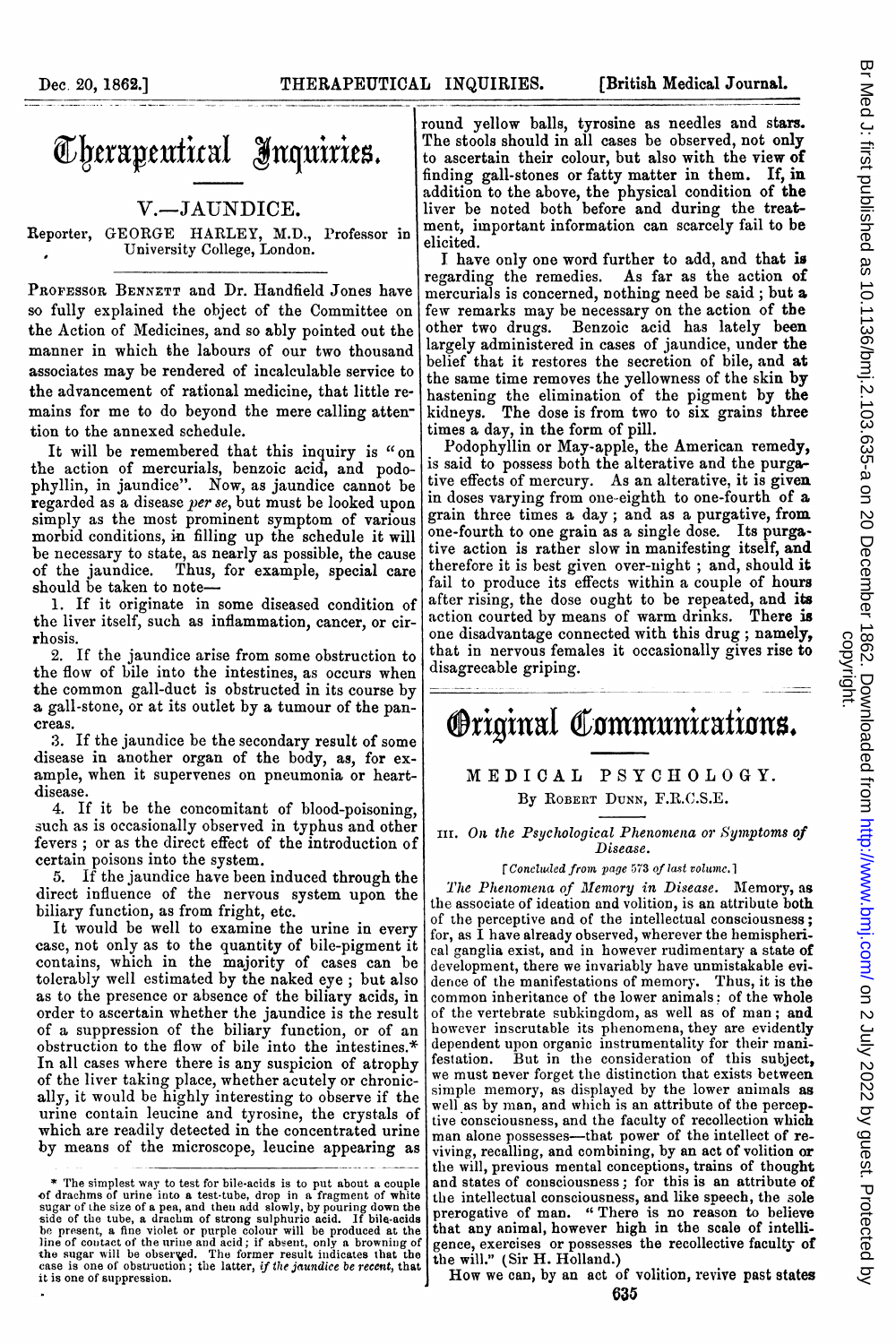of consciousness and trains of thought, or how it can happen, as in cases of injury to the brain, and in fevers, that the knowledge, for instance, of a language, apparently obliterated and long forgotten, should be suddenly recalled, can only admit of a satisfactory explication on the assumption, that our mental possessions, when duly registered, are, like matter and the physical forces, in. destructible. Dr. McCosh has well observed:-" What is true of material particles is no less true of the physical forces. Man cannot create a physical force, and as little can he destroy it. If it be in a statical state, he may bring it forth into a dynamical one; if it be in activity, he may contrive to counteract it; but he cannot create it, on the one hand, nor put it out of existence, on the other. The force which came from the sun to the planets in the form of heat, in the geologieal age of the coal formation, is not lost; it was received by the vegetable organisms; it was laid up in the strata of the earth; and it is ready to burst forth, on the needful conditions being supplied in fire and flame, and to be a source of mechanical force in steam." He then asks: " If no material particle is ever lost, and no pbysical force lost, is it consistent with the analogy of nature to suppose that mental force is lost?"\* (Dr. McCosh on the Intuitions) of the Mind.)

The assimilative power of the blood is not less mysterious and inscrutable to us, than the permanent and indestructible character of our psychical possessions. Row, for instance, the vaccine virus, introduced into the

" No motion impressed by natural causes, or by human agency, is ever obliterated; the furrow which is left, indeed, on the surface of the disturbed ocean, by every canoe and vessel, is instantly filled up by the closing waters; but they draw often those other and larger<br>portions of the surrounding element, and these again, once moved,<br>communicate motion to others in endless succession. The solid<br>substance of the globe itsel by earthquakes, equally communicates and retains, through all its<br>countless atoms, their apportioned shares of the motions so im-<br>pressed. Whilst the atmosphere we breathe is the ever living witmess of the sentiments we have uttered, the waters and the more solid materials of the globe bear equally enduring testimony of the sads we have committed. If the Almighty stamped on the bow of the earliest murderer the in atom of his mortal frame, through whatever changes its severed par-ticles may migrate, will still retain some movemenit dierived from that very muscular effort by which the crime itself was perpetrated. The soul of the negro, whose fettered body, surviving the living<br>charnel-house of his infected prison, was thrown into the sea to<br>lighten the ship, that his christian master might escape the limited justice at length assigned by civilised man to crimes, whose profit had long gilded their atrocity—will need, at the last great day of human account, no living witness of his earthly agony. When man and all his race shall have disappeared from the face of our planet, ask every particle of air still floating over the unpeopled earth, and it will record the and it will give evidence of the last gurgle of the waters which closed over the head of the dying victim, confront the murderer with every corporeal atom of his immolated slave, and in its still quivering movements he wi pages 108 to 117.)

blood in infancy, should produce such an abiding and organic change in its constitution and character, as  $\ddot{\mathbf{e}}$ exercise a protective influence against small pox in after life, and while the blood is undergoing and has undergone countless changes and modifications. " The stamp once impressed by an inoculable disease is retained; the blood, by its non-formative power, exactly assimilating  $\mathbf{\underline{4}}\mathbf{\underline{6}}$ itself, its altered self, the materials derived from the food. The tissues once affected, may, and often do  $\Phi$ such cases, recover; they have gained their right or  $pf$ fect composition; but the blood, by assimilation, stall retains its taint, though it may have in it not one of the particles on which the taint first passed; and, hence, after many years of seeming health, the disease may break out again, from the blood, and affect a part which was never before diseased. In all such cases, we have proofs of the surpassing precision of the formative  $p\ddot{\theta}$ . cess-a precision so exact that, as we may say, a mark once made upon a particle of blood or tissue is not for years effaced from its successors." (Paget's Surgical Pathology.)

"But it has been asked," says Mr. Paget, "how con the brain be the organ of memory, when you suppose USS<br>substance to be ever changing? Or, how is it that your assumed nutritive change of all the particles of the brain is not destructive of all memory and knowledge  $\bar{d}f$ sensuous things, as the sudden destruction by some great agency is?" And his answer is: "Because of the exactness of assimilation accomplished in the formative pro. cess; the effect once produced by an impression upon the brain, whether in perception or in intellectual  $act$ ; fixed and there retained; because the part, be it whathet may, which has been thereby changed, is exactly repremay, which has been success sented in the part which, in the course of nutrition, such ceeds to it. Thus, in the recollection of sensuous thing the mind refers to a brain in which are retained the effects, or rather the likenesses of changes that pastimpressions and intellectual acts had made. As, in  $\mathcal{S}$  me way, passing far our knowledge, the mind perceived and took cognisance of the change made by the first impression of an object acting through the sense organs on the brain, so afterwards it perceives and recognises the lileness of that change in the parts inserted in the process of nutrition."

An able critic has sagaciously asked: "Who shall tell, that it may not yet be shown that the memory is a material garner, in which are stored, as an actual presence, the images it recals? It is not the eye that sees, or the microscope, or any other optical instrument. These microscope, or any other optical instrument. merely transmit the representation which is to be  $\mathbf{\tilde{E}}$ . ceived elsewhere. The eye may be perfect in its structure; but some pressure behind, on the optic nerve, or on the sensorium, prevents the conveyance or the perception of the image, and there is no vision; for it is clear that, to produce this, the picture must be carried in its integrity to the point at which it becomes cognisable. The skill of the photographer has rendered as familiar with pictures, in which considerable groups  $\mathbf{\bar{e}}$ f figures, with their adjuncts, are so inconceivably minute, that they are only visible, yet then distinctly visible, when under a powerful microscope. Who then shall say that sees these triumphs of art, and knows the greater wonders of nature, that memory does not work through the impression of an actual photograph inscribed and retained within the brain; as if it were but a part of the retained within the brain; as if it were but a part of the<br>very limit of our faculties, that we discover nothing in art which has not previously existed in nature? possess no analogies for similar impressions from other sources; but there is nothing contradictory in the  $i\ddot{\theta}$ a that sound, more turbulent in its movements than light, may also, in its own way, impress its phonograph or phonotype on the brain, and so of the other senses.  $\pi$ recal a scene tben, or a set of features, or a landscape, or a strain of music, may be merely to direct the faculty which first perceived, on that point where the impression **MUNICATIONS,**[Dec. 20, 1862<sup>2</sup><br>granic change in information could produce such an abitaing a<sup>82</sup><br>granic change in its constitution and chanceter as the impression constrained in the impression complex as protective infl

<sup>\*</sup> On the permanent impression of our words and actions on the globe we inhabit, Mr. Babbage observes  $\cdot \rightarrow$  The pulsations of the air once set in motion by the human voice case not to exist with the sounds to which they gave rise. The waves of air thus raised, perambulate the earth which has been conveyed to it through countless channels, and which must continue to influence its path throughout its future existence. Thus considered, what a strange chaos is the wide atmo-<br>sphere we breathe! Every atom, impressed with good and with ill,<br>retains at once the motion imparted to it, mixed and combined in ten thousand ways with all<br>that is worthless and base. The air itself is one vast library, on<br>whose pazes are for ever written all that man has ever said, or<br>woman whispered. There, in